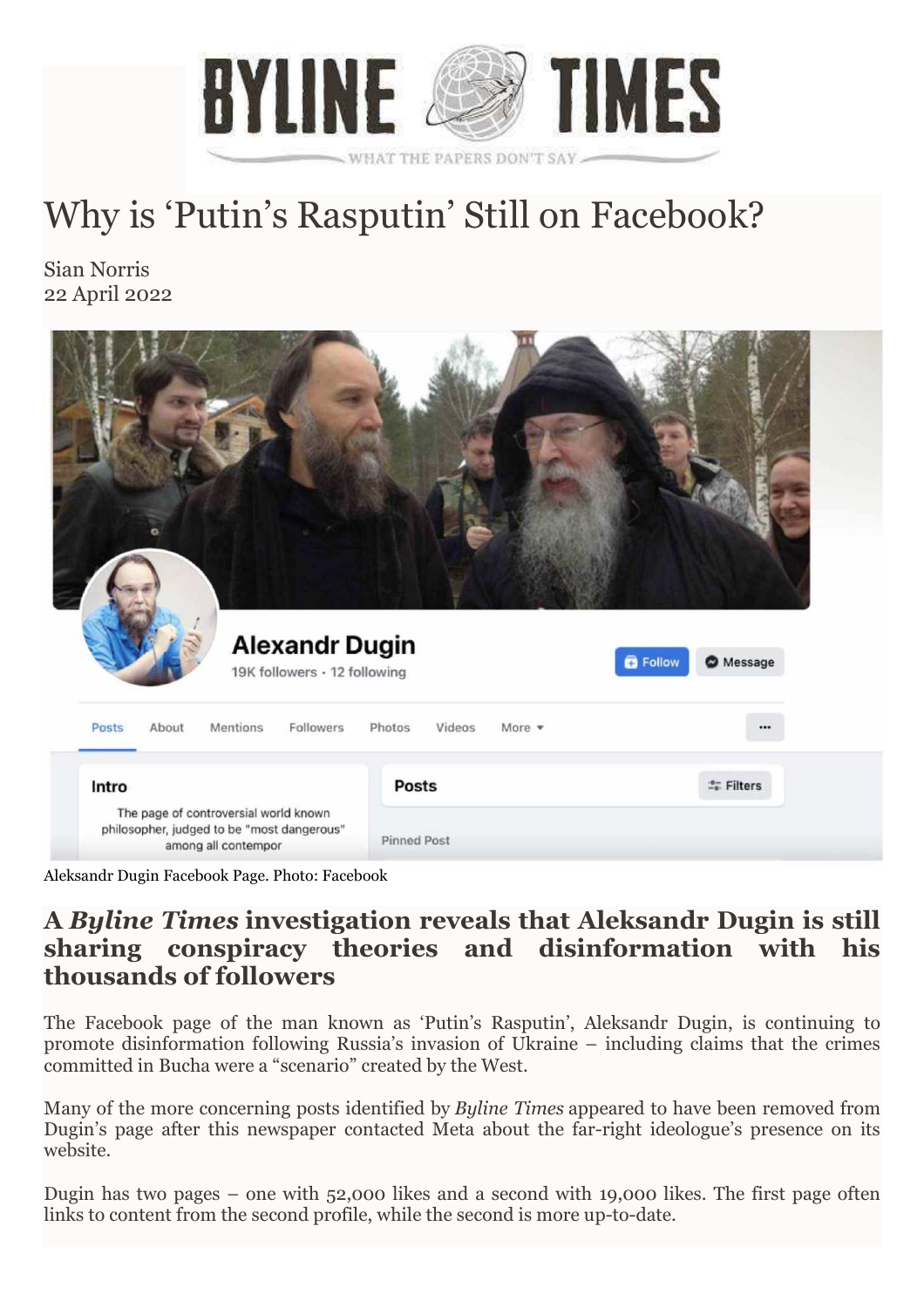A Telegram profile named 'Alexander Dugin | Z' has 8,239 subscribers and an Instagram account that appears to be linked to Dugin has 8,046 followers, meaning that Facebook is the social media platform where he has the most influence.

A close ally of Russian President Vladimir Putin, Dugin advocates for the creation of a Eurasian empire. His philosophy is fascistic in its desire to return to a so-called 'natural order' and to build a fascist mythic past that reverses progress and returns humanity to a pre-Enlightenment state.

## **Conspiracy and Propaganda**

Posting multiple times a day, Dugin's page includes statements claiming that Russia's invasion of Ukraine is justified as it is against "Ukrainian Nazism" that was created by "liberal globalists in the West" – Russian disinformation used to justify the war as a way of 'de-Nazifying' Ukraine.

His page talks of the "imperial awakening of Russia", claims that the West wants the war to continue, and that human rights is a totalitarian concept.

Most troublingly of all, Dugin's page claimed that "what happened in Bucha was a scenario prepared by Western countries and Ukrainian forces. The aim was to sabotage the peace mission undertaken by Turkey and to reset the positive distance taken in the Istanbul talks".

It appears that this post was removed by Facebook after *Byline Times* alerted Meta to its presence. The post was also shared on Telegram, along with a post referring to the atrocities there as a "fake attack".

The Ukrainian city of Bucha is where Russia faces multiple allegations of war crimes including summary executions, the targeting of civilians and rape. The claim that these crimes were staged or did not happen is a popular conspiracy theory circulating in pro-Putin circles online.

His page talks about "Z victory worldwide", refers to Ukraine as a "rimland" and says that Russia "will restore order, justice, prosperity and decent living standards in Ukraine. Russia brings freedom".

Dugin greeted Russia's invasion with posts celebrating the war as "salvation" and a statement that the "the modern West, where the Rothschilds, Soros, Swabians, Bill Gates and Zuckerbergs [sic] triumph, is the most disgusting phenomenon in world history".

The war "is a religious moment" and "not just geopolitics or conflict of interests. This is a clash of civilizations".

Alongside his own posts, Dugin links to the Katehon website – a think tank linked to the sanctioned oligarch Konstantin Malofeyev, who was recently indicted by the US justice system. Dugin was formerly an editor at Malofeyev's *Tsargrad* TV project.

## **Facebook's Response to War**

Aleksandr Dugin's continued presence on the social network is not the only example of Facebook failing to tackle disinformation about Russia's invasion of Ukraine.